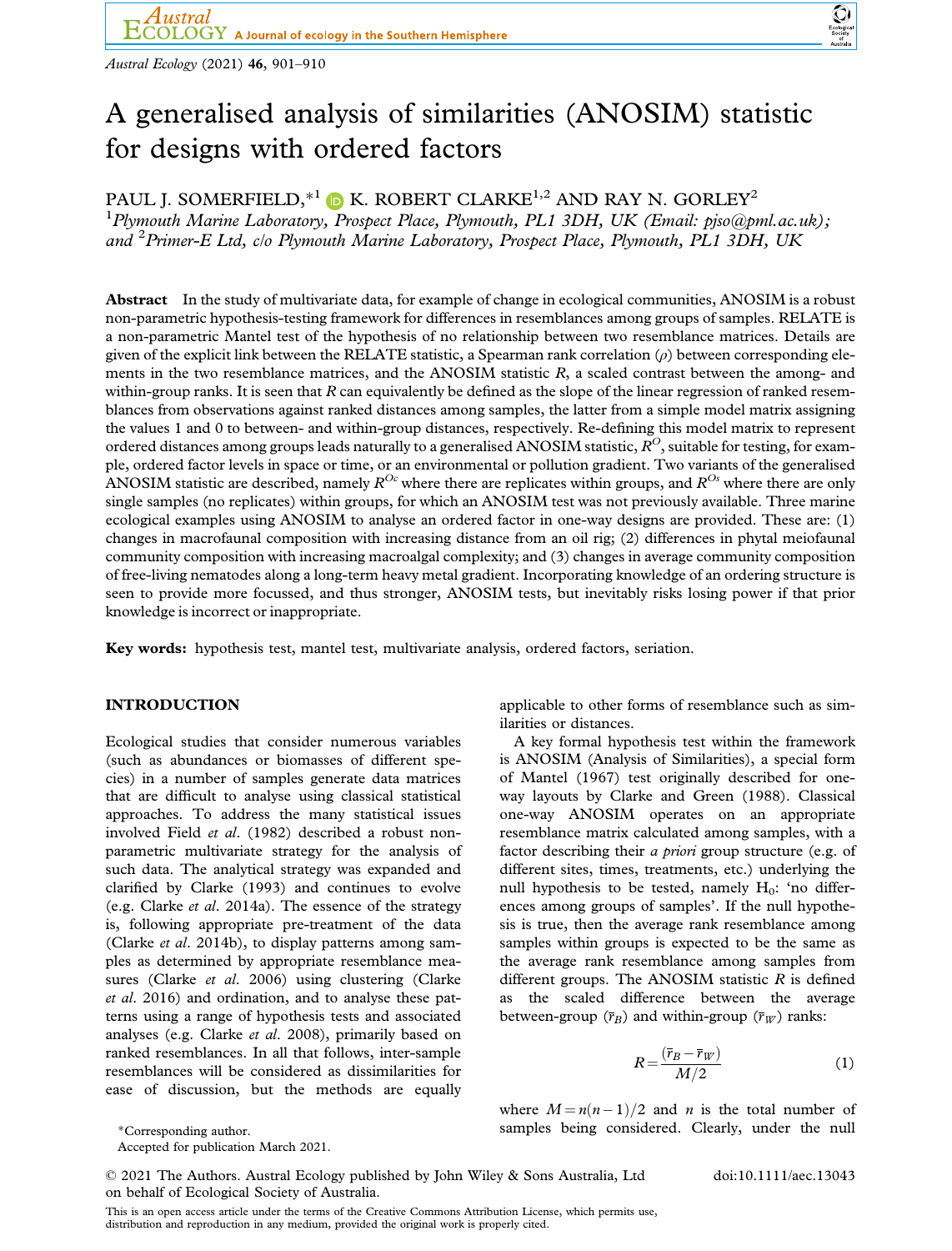hypothesis, R would be expected to take values (positive or negative) 'close' to zero, and increasing departure from  $H_0$  would result in increasingly larger positive values for  $R$ . The scaling in equation (1) ensures that R falls within the range  $-1$  to 1, and takes the value  $R = 1$  only under maximal separation of the groups, that is if all samples within groups (replicates) are less dissimilar to each other than any pair of samples from different groups. Values of R substantially less than 0 are not usually to be expected as this implies that samples within groups are generally less similar to each other than samples in different groups, a possibility only for a mislabelled or seriously inappropriate design. Note that the usual mathematical terminology for ranks assigns to the highest observation a rank value of 1 (the lowest number). This inversion of order can be very confusing so for equation (1), and throughout this paper, it is conceptually much simpler and more natural to reverse this and always define rank values as increasing with increasing dissimilarity, or model distance, between samples. Under this convention, the ranks in equation (1) are, therefore, rank dissimilarities (in early papers they were referred to as rank similarities).

If  $H_0$  is true, then all samples effectively belong to a single group. The spread of possible values of R under the null hypothesis can be determined by randomly permuting the sample labels and recalculating R for each random reallocation, or for a random subset if there is a large number of possible permutations (Hope, 1968). The significance level of the observed value of  $R$  is then determined by comparing it to the range of values obtained under permutation, with rejection of the null hypothesis when the observed R is sufficiently large (positive) to have rarely or never occurred under permutation. This is a global test, and if it rejects the null hypothesis, pairwise tests may then be constructed by applying the same procedure to appropriate subsets of dissimilarities and reranking.

The non-parametric RELATE procedure tests the null hypothesis  $H_0$ : 'there is no relationship between two resemblance matrices', using a matrix rank correlation and permutations (Somerfield & Gage 2000). Such a test is more obviously a type of Mantel test and may be used whether there are replicates (Somerfield et al. 2002) or not (Somerfield & Gage 2000). The ANOSIM test, using the  $R$  statistic, is formally equivalent to a RELATE test in which the inter-sample dissimilarities are correlated with a simple model matrix (e.g. see Legendre & Legendre 2012, pp. 608–611). Such models are distance matrices representing a specific idealised alternative to the null hypothesis, and thus guide construction of a test statistic effective in rejecting the null in favour of the (composite) alternative hypothesis of interest. Here, the alternative is  $H_1$ : 'there are (unspecified) differences between groups', and the model specifies samples in the same group to be a distance 0 apart and samples from different groups a distance 1 unit apart (Fig. 1). The units of the model matrix are not important because correlation between matching elements is calculated having first ranked both matrices. Between the corresponding elements of the ranked resemblances among observed samples  $\{r_i; i = 1, \ldots, \}$  $M$ } and the model matrix ranks  $\{s_i; i = 1, ..., M\}$ , the Spearman coefficient (e.g. Kendall, 1970) is then:

$$
\rho = 1 - \frac{6}{M(M^2 - 1)} \sum_{i=1}^{M} (r_i - s_i)^2
$$
 (2)

which again lies in the range  $(-1, 1)$  with the extremes  $\rho = -1$  and  $+1$  corresponding to the cases where the two sets of ranks are in complete opposition or complete agreement, though as with negative  $R$  the former is unlikely in practice because of the constraints inherent in a dissimilarity matrix. Values of  $\rho$  around zero correspond to the absence of any match or concordance in pattern between the elements in the two matrices. The null



Fig. 1. Schematic diagram of a RELATE test of 'no difference between groups' for 3 groups (A, B, C) with 2, 3, 2 replicates showing the structure of the model matrix.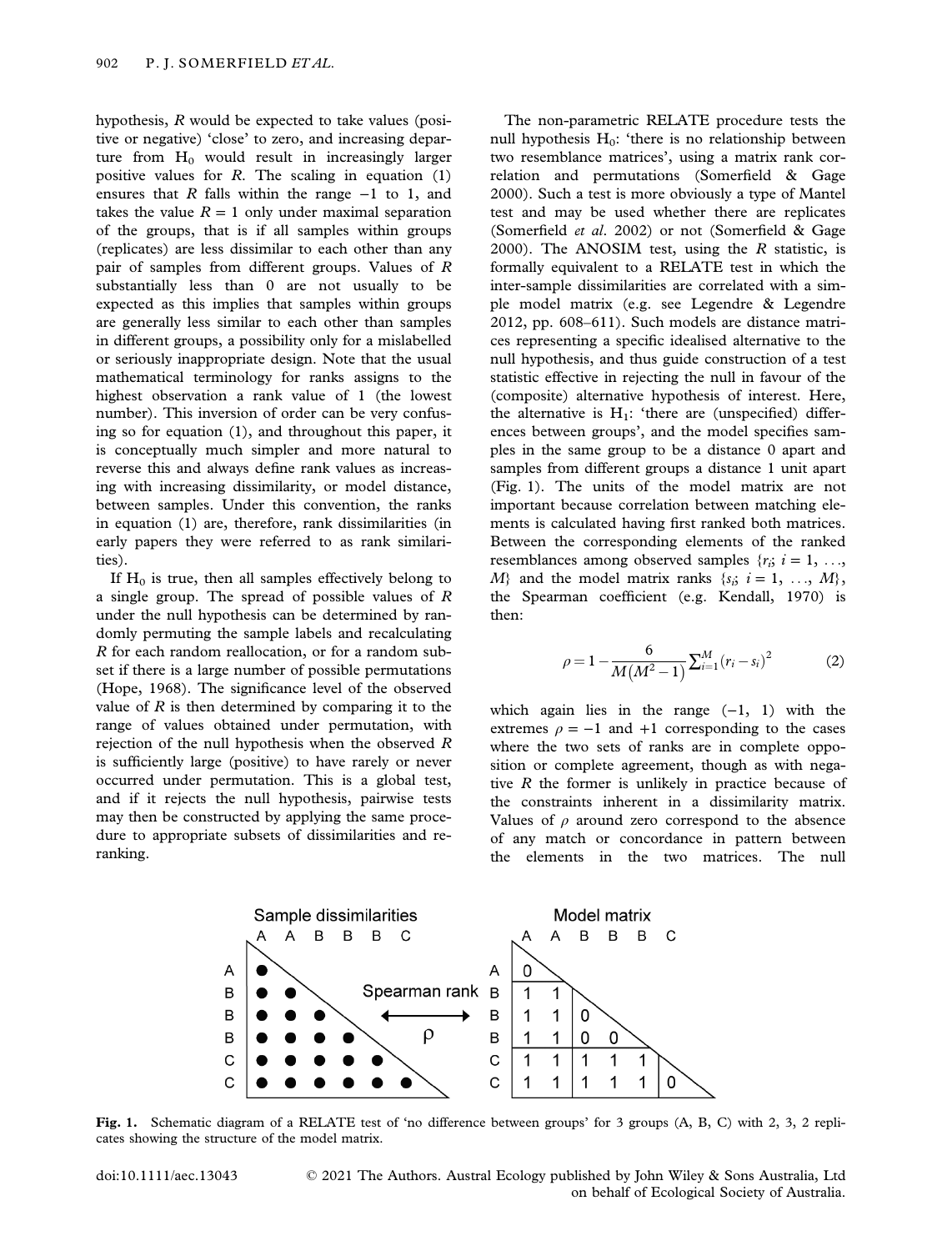hypothesis here is  $H_0$ : 'no relationship between matrices' and the spread of  $\rho$  values which are consistent with the null hypothesis can be determined by re-computing its value for random permutations of the sample labels in one of the two matrices (holding the other fixed). The significance of the test is then determined by comparing the observed  $\rho$  value with the distribution of values obtained from these random permutations.

As noted earlier, although the RELATE  $\rho$  statistic for the model matrix of Fig. 1 is not the same as an ANOSIM R statistic, the procedures (which permute the labels over samples in the same way for the two tests) produce test results which are equivalent for this simple one-way design.

# Ordered models

Factors may be ordered in space or time. Examples could be that samples represent conditions along an environmental gradient, or times along a time-series, and it may be desirable to test for concordance of the observed dissimilarity structure with such hypothesised serial patterns (Somerfield et al. 2002). Then, the test is not of the null:

 $H_0$ :  $A = B = C = D = ...$ against the general alternative

 $H_1: A, B, C, D, \ldots$  differ (in ways unspecified) but of the same null  $H_0$  against an ordered alternative, denoted symbolically as:

 $H_2$ :  $A < B < C < D$  ...

Both alternative hypotheses  $H_1$  and  $H_2$  are composite (an infinite amalgam of simple hypotheses), as in a conventional univariate ANOVA, but the multivariate context makes precise mathematical definition cumbersome. The differing focus of the two alternatives is clear, however, a test statistic designed for alternative  $H_1$  should have some power to detect differences between two or more of the groups in any

arrangement of those groups in multivariate space. A statistic designed for alternative  $H_2$ , however, should be more narrowly focussed on detecting a steadily increasing separation of the successive groups. Thus A and B, or B and C, are more similar (less different) than A and C or B and D, which themselves are more similar than A and D, and so on. Hypothesis  $H<sub>2</sub>$  is thus an appropriate alternative for testing, say, for an inter-annual drift in an assemblage away from its initial state, or for serial change in community composition along an environmental gradient such as increasing water depth or levels of a nutrient or pollutant. A schematic of a simple model matrix, effective in constructing a form of RELATE test appropriate to the alternative hypothesis  $H_2$ , is exemplified in Fig. 2, the 'seriation with replication' test (Somerfield et al. 2002). Here, samples in the same group are considered to be distance zero units apart, in adjacent groups A to B and B to C one unit apart, and A to C two units apart. The RELATE test then simply correlates the observed dissimilarity ranks  $\{r_i\}$ against model distance ranks  $\{s_i\}$ . Somerfield et al. (2002) showed that if such groups of replicates really are serially ordered then this RELATE approach will have more statistical power to detect differences than an equivalent ANOSIM test for (unordered) differences among groups.

Both ANOSIM and RELATE are forms of Mantel test, and between them they allow formal hypothesis tests to support analyses of differences among samples reflecting differences among groups, of common patterns where there are no groups, of one-way and two-way designs with or without replication, and they offer alternative approaches if factors are, or are not, ordered. The purpose of this paper is to detail the difference in algebraic form and contextual motivation of these two formulations, and to demonstrate that they are best unified in a singletesting framework for exploring relationships of samples to hypothesised models.



Fig. 2. Schematic diagram of a 'seriation with replication' RELATE test for samples in 3 ordered groups.

© 2021 The Authors. Austral Ecology published by John Wiley & Sons Australia, Ltd on behalf of Ecological Society of Australia.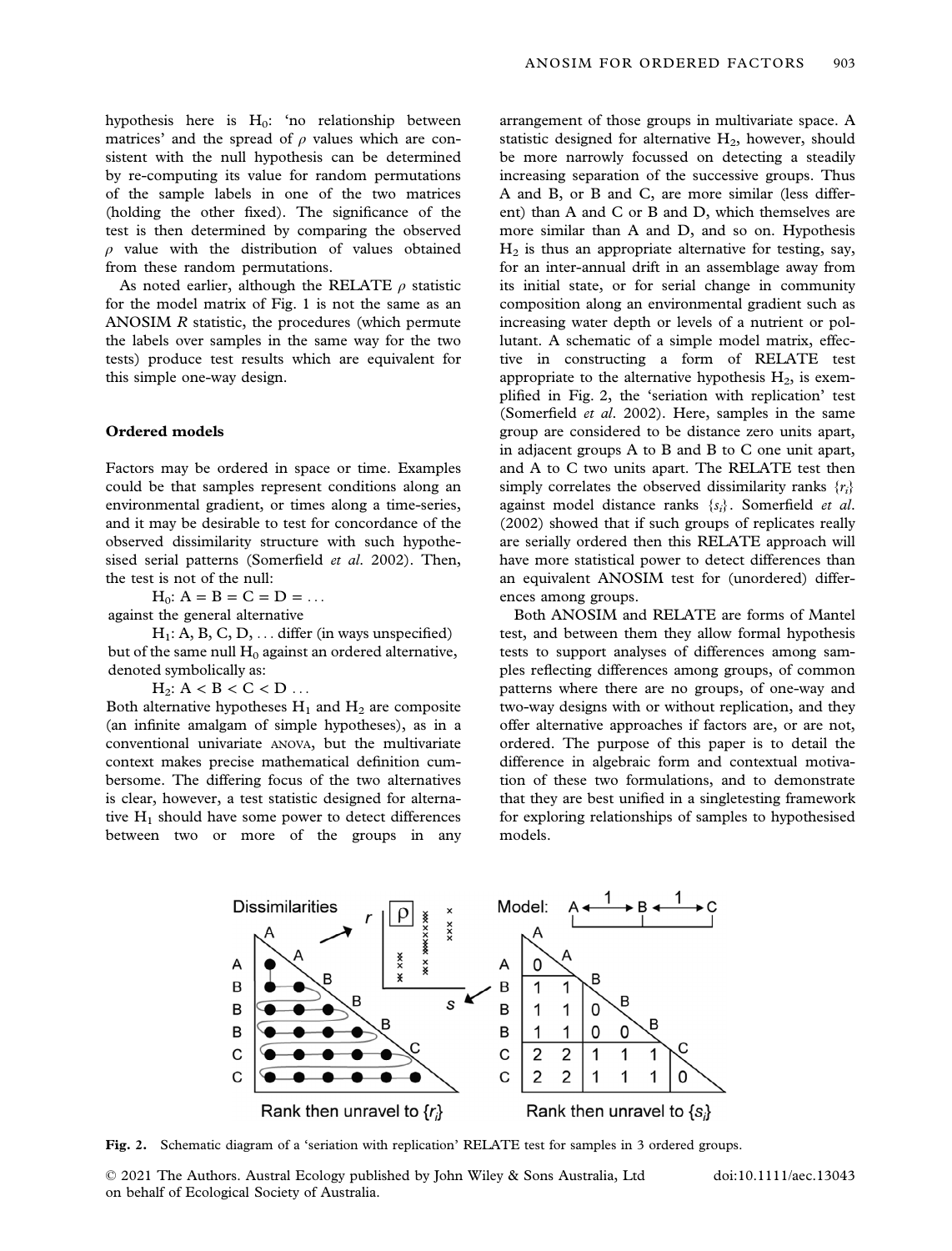#### METHODS

# Relation of standard ANOSIM R to RELATE  $\rho$ for unordered groups

For a structure in which groups A, B, C, ... are unordered, the model ranks  $\{s_i\}$  are constructed from model distances of 0 between any samples in the same groups and 1 between any two samples in different groups (expanding Fig. 1 to the case of many groups). The choice of 0 or 1 is arbitrary, and could be replaced by any constants a and b such that  $a < b$ , since these distances are then ranked.

Defining  $i = 1, \ldots, w_0$  as indexing the within-group dissimilarities and  $i = w_0 + 1, \ldots, w_0 + w_1$  as among-group dissimilarities (where  $w_0 + w_1 = M$ ), ranking the model distances gives the two sets of tied ranks:

$$
s_i = \begin{cases} (w_0 + 1)/2 & \text{for } i = 1, ..., w_0 \\ w_0 + (w_1 + 1)/2 & \text{for } i = w_0 + 1, ..., w_0 + w_1 \end{cases}
$$
 (3)

the result following simply from the sum of the first  $n$  integers being  $n(n + 1)/2$ .

The RELATE (Spearman  $\rho$ ) rank correlation is simply the Pearson correlation of the two sets of ranks  $\{r_i\}$  and  $\{s_i\}$ , namely:

$$
\rho = S_{rs}/\sqrt{S_{rr}.S_{ss}} \tag{4}
$$

where  $S_{rs} = \sum_{i=1}^{M} (r_i - \bar{r})(s_i - \bar{s}),$   $S_{ss} = \sum_{i=1}^{M} (s_i - \bar{s})^2$  and  $S_r = \sum_{i=1}^{M} (r_i - \overline{r})^2$  denote the usual sums of cross-products and sums of squares.

The key to establishing the results of this paper is to note that:

$$
\rho = (S_{rs}/S_{ss}) \cdot \sqrt{S_{ss}/S_{rr}} = \beta \cdot \sqrt{S_{ss}/S_{rr}} \tag{5}
$$

where  $\beta$  is the fitted slope of the least-squares linear regression of  $\{r_i\}$  on  $\{s_i\}$ . A simple special case of three widely separated groups is illustrated in Fig. 3. It is a standard result for a 2-point linear regression, with mean y values of  $\bar{y}_1$  and  $\bar{y}_2$  at the only two x values  $x_1$  and  $x_2$ , that the fitted line joins the two means  $\bar{y}_1$  and  $\bar{y}_2$  irrespective of the numbers of observations making up each mean. Denoting, as usual, the average rank between (among) all groups by  $\bar{r}_B$ , and within groups by  $\bar{r}_W$ , using (3) the regression slope is therefore:

$$
\beta = (\bar{r}_B - \bar{r}_W) / \left[ \frac{2w_0 + w_1 + 1}{2} - \frac{w_0 + 1}{2} \right] \n= (\bar{r}_B - \bar{r}_W) / (M/2)
$$
\n(6)

This is the definition of the standard ANOSIM statistic R, for the one-way unordered groups case, and motivates the generalisation of  $R$  to the ordered groups case (and any other model for the  ${s_i}$ ) as the slope of the linear regression of observed ranks  $\{r_i\}$  on model ranks  $\{s_i\}$ .

In the simple unordered case, it follows from (5) that

$$
R = \rho \sqrt{S_{rr}/S_{ss}}\tag{7}
$$

and since both  $\bar{r}$  and  $\bar{s}$  must always be  $(M + 1)/2$  for ranks, whether there are tied ranks or not:



Fig. 3. Scatter plot of  $\{r_i\}$  against  $\{s_i\}$  for a simple case of 3 widely separated groups with 2, 3, 2 samples (so with 5 within-group dissimilarities and 17 between-group dissimilarities) with some ties in the  $\{r_i\}$  (indicated by dithered symbols), showing the key elements discussed in the text. Mean ranks in  $\{r_i\}$  within and between groups indicated by circles. The slope  $\beta$  of the linear regression is, and has to be, 1.

$$
S_{ss} = \sum (s_i - \bar{s})^2
$$
  
=  $w_0 \left[ \frac{w_0 + 1}{2} - \frac{M + 1}{2} \right]^2 + w_1 \left[ \frac{2w_0 + w_1 + 1}{2} - \frac{M + 1}{2} \right]^2$   
=  $w_0 (w_1/2)^2 + w_1 (w_0/2)^2$   
=  $Mw_0 w_1/4$  (8)

The general expression for  $S_r$  is a little more complex (not shown), but if there are no tied dissimilarity values (not unrealistic in many contexts) it simplifies, since

and

$$
S_{rr} = \sum r_i^2 - Mr^2
$$
  
=  $M(M+1) \left[ \frac{2M+1}{6} - \frac{M+1}{4} \right]$  (10)  
=  $M(M^2-1)/12$ 

 $\sum r_i^2 = \sum i^2 = M(M+1)(2M+1)/6$  (9)

Hence, from (7),

$$
R = \rho \sqrt{\frac{(M^2 - 1)}{3w_0 w_1}}\tag{11}
$$

and it is clear that R and  $\rho$  are effectively the same statistic in this simple case, differing only by a proportionality constant. An important point is that the proportionality constant is purely a function of the design  $(w_0, w_1$  and their sum M are not functions of the data  $\{r_i\}$ , only of the design). Clearly, the equations defining slopes and correlations dictate that  $\beta$  (=R) is zero if, and only if,  $\rho$  is zero, but a key issue for comparability across different tests is now to establish their respective maximum values.

doi:10.1111/aec.13043 © 2021 The Authors. Austral Ecology published by John Wiley & Sons Australia, Ltd on behalf of Ecological Society of Australia.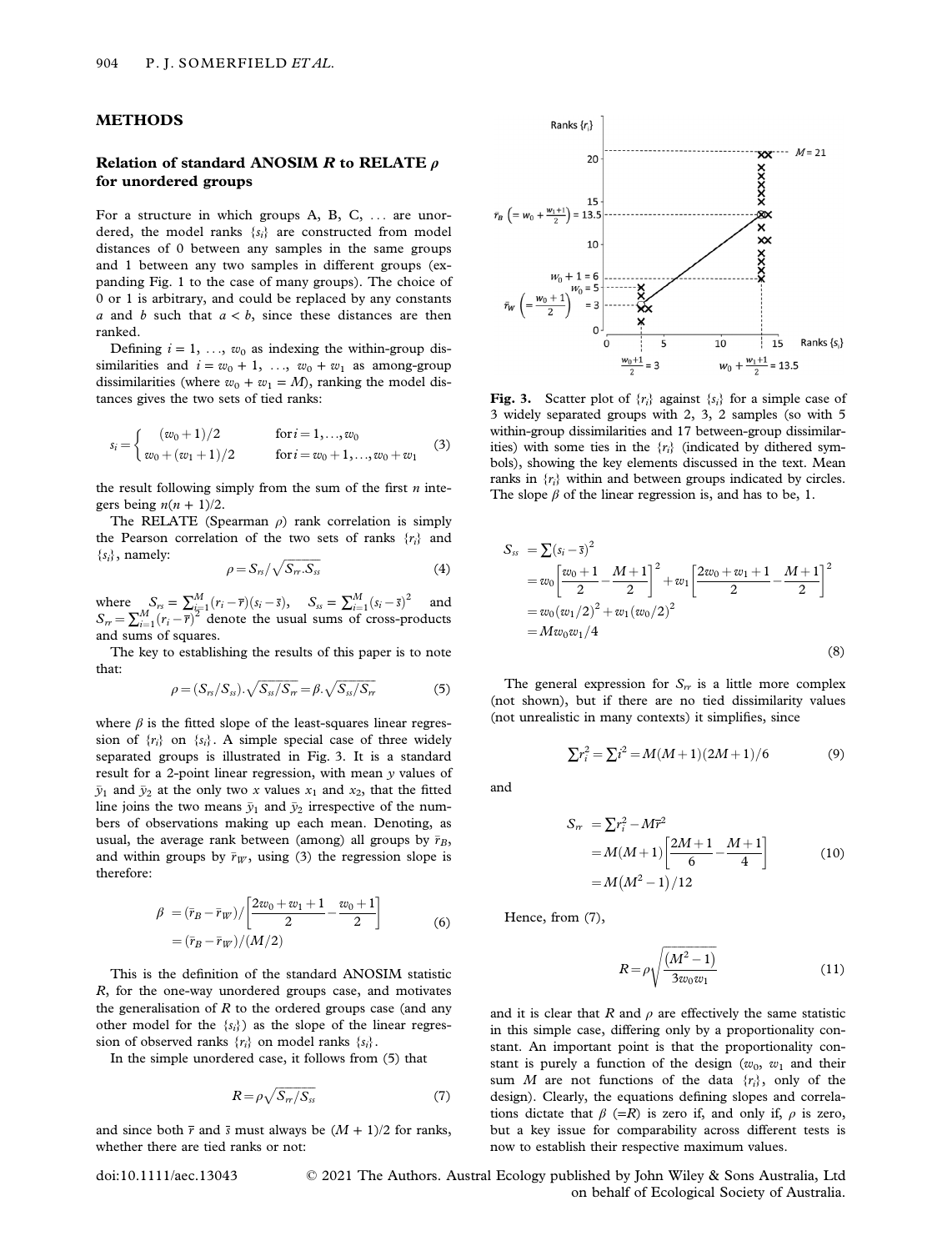Figure 3 shows equally clearly that the slope must be maximised for this 2-point regression when the lower of the two y-axis means is as small as possible and the upper mean as large as possible, that is the within-group ranks  ${r_i}$  are all (strictly) lower than the between-group ranks, thus:

$$
\bar{r}_W = (w_0 + 1)/2, \ \bar{r}_B = w_0 + (w_1 + 1)/2
$$
 (12)

As indicated in the figure, this is irrespective of ties in  ${r_i}$ , provided any ties are wholly inside the within-group and between-group sets, and not straddling the boundary between  $i = w_0$  and  $i = w_0 + 1$ .

The means in (12) are then simply the two discrete values on the x-axis,  $s_1 = (w_0 + 1)/2$  and  $s_2 = w_0 + (w_1 + 1)/2$ , so the slope is clearly maximised at  $\beta (=R) = 1$ , the wellknown maximum from the original derivation of ANOSIM R. The same is not true of  $\rho$ . Though  $\rho \leq 1$  is axiomatic for a correlation coefficient, it is evident from Fig. 3 that a perfect correlation  $\rho = 1$  (i.e. all points on a scatter plot are co-linear) is never attainable – except for an unlikely case in which there are only two distinct observed dissimilarity values (e.g. zero within groups and 100 % between groups). R is, therefore, a more useful descriptive statistic than  $\rho$  for interpretation and comparison of the magnitude of between-group differences across different tests, since it always takes a maximum value of 1 when all dissimilarities between groups are greater than any dissimilarity within groups. In the latter case,  $\rho$  is seen to be less than 1, and its attained maximum varies not only with the design constants  $w_0$  and  $w_1$  but can also vary with the data, in cases where some observed dissimilarities are equal to each other, giving ties in the ranks  $\{r_i\}$ .

#### Maximum value for  $\beta$  in the general case

In the general case, the  $\{s_i\}$  represent any set of ranks from modelled 'distances', not only the seriation model (equispaced samples in time or space) which is the main thrust of this paper. Other examples might include unequal spacing, circularity (e.g. seasonality) and geographical or environmental 'distances' among sample locations. An alternative to the (Spearman) RELATE correlation  $\rho$  between observed ranks  ${r_i}$  and model ranks  ${s_i}$  is, therefore, the slope ( $\beta$ ) of the least-squares linear regression of  $\{r_i\}$  on  $\{s_i\}$ .

To illustrate the simplest case, Fig. 4 shows the scatter plot of ranks in observed dissimilarities  $\{r_i\}$  against the model ranks  $\{s_i\}$  for serially ordered groups A, B and C with 2, 3 and 2 replicates per group, where the groups are maximally separated, and there are no ties in the observations. It is intuitively clear from Fig. 4 that the slope is maximised as the ranks  $\{r_i\}$  on the y-axis are separated into ever-increasing values at each increasing step in s on the xaxis. But the regression slope in this case needs to be determined, under the fully general scenario with many discrete steps for model ranks  $\{s_i\}$  on the x-axis, bearing in mind that there could also be ties within each of the separated sets of  $\{r_i\}$  ranks on the y-axis.

In any situation representing maximum separation among groups, the  $\{s_i\}$  ranks are grouped into  $j = 1, 2, ..., k$  tied sets, with the *j*th set  $(\Phi_j)$  having  $t_j$  members, each of tied



Fig. 4. Scatter plot of  $\{r_i\}$  against  $\{s_i\}$  for 3 groups with 2, 3, 2 replicates respectively showing the case for the most extreme ordered separation of the groups  $A < B < C$ . The y-axis means are denoted by circles.

value  $c_j$  (=1, ..., k). The key step to note (self-evident from Fig. 4 but carrying over to the fully general case) is that under this best possible separation, the sum of the  $t_i$  ranks from the *j*th step of the *s*-axis, namely  $t_j c_j$ , is always equal to the sum of the matching ranks on the r-axis. This is irrespective of whether there are also ties within the  $\{r_i\}$  ranks, on condition (as before) that none of those ties is across adjacent s-axis sets (strict separation). The absence of any overlap (or equality) of values on the y-axis (for  $r_i$ ) across the sets of tied ranks on the x-axis ( $s_i$  values) dictates that the respective *r*-axis means are also  $\{c_j; j = 1, ..., k\}$ . It seems intuitively clear, therefore, that the slope of the regression line  $\beta = 1$  in that case, and that  $\beta$  can never exceed 1.

However, the well-known 'regression to the mean' in standard (asymmetric) linear regression of  $y$  on  $x$ , and the unbalanced numbers of  $\{r_i\}$  values at each s-step, make it necessary to prove this intuitive conclusion in the fully general case, so technically this is demonstrated as follows:

$$
S_{sr} = \sum_{i=1}^{M} \left( r_i - \frac{M+1}{2} \right) \left( s_i - \frac{M+1}{2} \right)
$$
  
\n
$$
= \sum_{j=1}^{k} \left[ \sum_{i \in \Phi_j} \left( r_i - \frac{M+1}{2} \right) \right] \left( c_j - \frac{M+1}{2} \right)
$$
  
\n
$$
= \sum_{j=1}^{k} \left[ t_j c_j - t_j \left( \frac{M+1}{2} \right) \right] \left( c_j - \frac{M+1}{2} \right)
$$
  
\n
$$
= \sum_{j=1}^{k} t_j \left[ c_j - \frac{M+1}{2} \right]^2
$$
  
\n
$$
S_{ss} = \sum_{i=1}^{M} \left( s_i - \frac{M+1}{2} \right)^2
$$
  
\n
$$
= \sum_{j=1}^{k} t_j \left[ c_j - \frac{M+1}{2} \right]^2
$$
  
\n(14)

so  $S_{rs} = S_{ss}$  and therefore the slope  $\beta = S_{rs}/S_{ss} = 1$ , which clearly cannot be exceeded by any other configuration of the  $\{r_i\}$  ranks. In other words, if all dissimilarities between

© 2021 The Authors. Austral Ecology published by John Wiley & Sons Australia, Ltd on behalf of Ecological Society of Australia.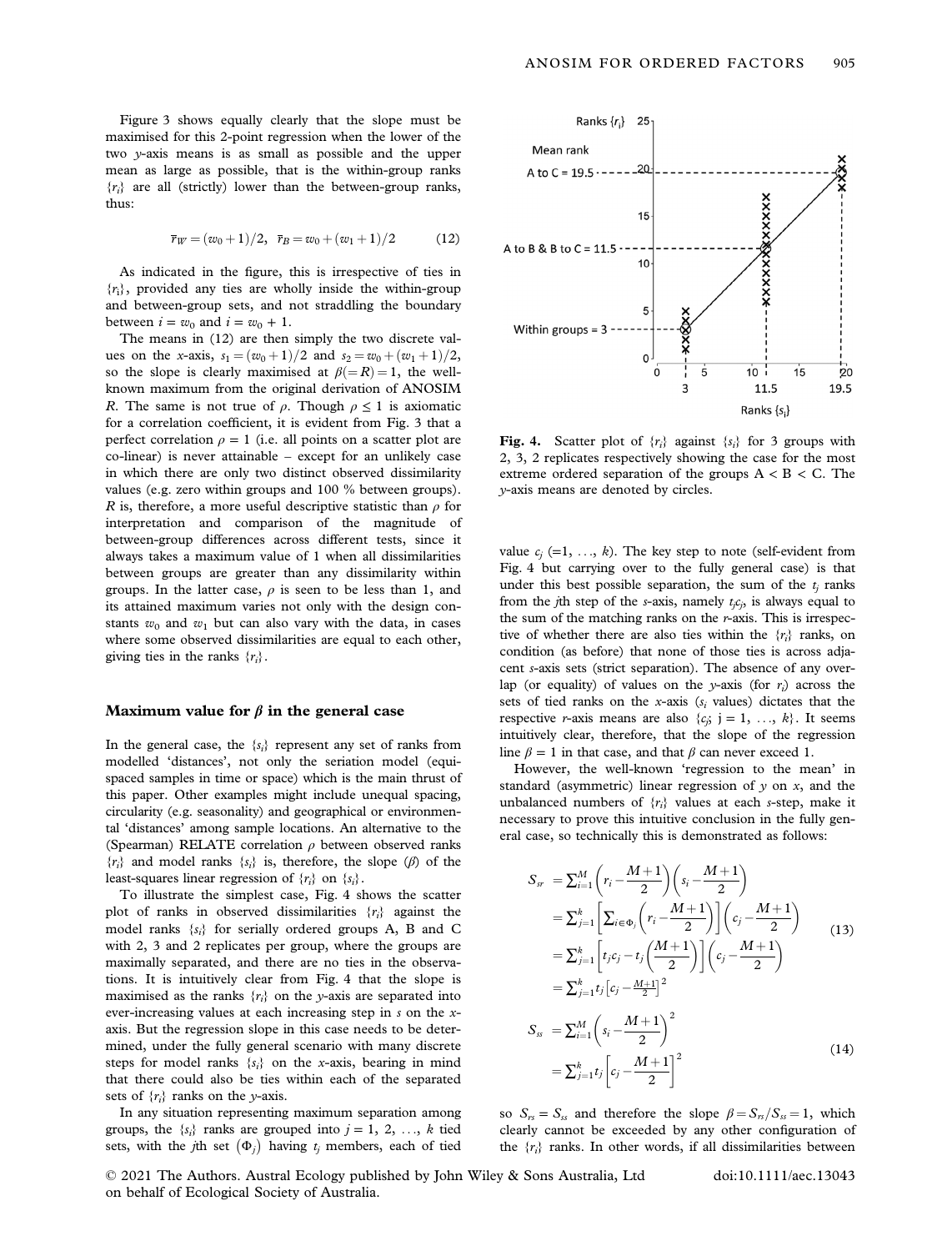pairs of samples deemed further apart under the model are strictly greater than any dissimilarities between pairs of samples considered closer together by the model, then  $\beta = 1$ .

In contrast, Fig. 4 makes it clear that  $\rho$  does not attain its theoretical maximum value 1 even in this simple case of maximal separation, as the observational ranks are scattered about the regression line. This will almost always be the case for real replicated data sets: maximal separation of groups with  $\beta = 1$  will give correlations  $\rho$  which are  $\langle 1, \rangle$ making  $\beta$  the more useful of the two statistics for practical interpretation.

In the fully general case, the relationship between  $\beta$  and  $\rho$ depends on the structure of ties in the observation ranks  $\{r_i\}$ , as well as the model design  $\{s_i\}$ , though not on the interplay between the two sets of ranks – that is clear from the general formulation of equation (5). Following on from the unordered case earlier, where a simple relation was given (equation 11) for the design-specific proportionality constant between  $\beta$  and  $\rho$  (when there are no ties in the response ranks  $r$ ), it is worth noting how that relationship changes for a three-group seriation of the type seen in Fig. 2 (but with any number of replicates within each group), as follows.

Under the usual seriation model in which A to B and B to C are considered as the same distance apart (say 1) and A to C is larger (say 2), let  $w_0$  denote the number of within-group ranks,  $w_1$  the number of A to B plus B to C ranks, and  $w_2$  the number of A to C ranks, so that  $M =$  $w_0 + w_1 + w_2$ . Assuming, as previously, that the observed ranks  $\{r_i\}$  are not tied, the expression (derivation not shown) becomes:

$$
\beta = \rho \sqrt{\frac{M^2 - 1}{3.(w_0 + w_2) . (w_1 + \frac{w_0, w_2}{M})}}
$$
(15)

in which the  $w_0$  on the bottom line of the previous expression (equation 11) now gets replaced by  $w_0 + w_2$ , and the  $w_1$  on the bottom line gets replaced by  $w_1 + (w_0, w_2)/M$ , which is  $\geq w_1$ . It is apparent that if  $w_2 = 0$  this reduces to the previous formula, representing the unordered group case. Thus again, in this simple seriation case,  $\beta$  (a generalisation of R) and  $\rho$  are effectively the same test statistic, differing only by a proportionality constant that is solely a function of the design being analysed (note that this will not be true if there are ties in the observed ranks  $\{r_i\}$ .

# A generalised ANOSIM statistic

The two statistics  $\rho$  and  $\beta$  are closely related, differing in numerical value according to a proportionality constant dictated only by the particular design being analysed (where there are no ties in the observed dissimilarities). The slope  $\beta$  of the linear regression of  $\{r_i\}$  on  $\{s_i\}$  reduces to the usual ANOSIM R statistic in the unordered case. The equations defining slopes and correlations dictate that this slope is zero if, and only if,  $\rho$  is also zero. The slope of the regression can never exceed 1 and it takes that value only under a generalisation of the (non-parametrically) most extreme multivariate separation that can be observed between groups. This was previously characterised by the mantra:

'all dissimilarities between groups are larger than any within groups', to which we now must add: 'and all dissimilarities between groups which are placed further apart in the model matrix are larger than any dissimilarities between groups which the model puts closer together'. Thus, the generalised ANOSIM statistic is here defined as the slope of the linear regression of  $\{r_i\}$  on  $\{s_i\}$ , and this definition applies whatever the form of the model matrix ranks  $\{s_i\}$ . Extending the nomenclature of ANOSIM, it is denoted in the particular case of ordered groups by  $R^O$  (the superscript upper-case O denoting 'ordered'). Testing of this statistic uses the appropriate permutation distribution as before, because standard tests (or interval estimates) for the slope of the regression cannot be used owing to the high degree of internal dependency among the  $\{r_i\}$  (dissimilarities are not mutually independent).

It is useful to further distinguish two cases for the ordered one-way ANOSIM statistic, namely ordered category and ordered single statistics, denoted by  $R^{Oc}$  and  $R^{Os}$ . The difference is simply that the notation  $R^{Oc}$  is used when the data have replicates within groups, so that it is influenced by both the presence of group structure and by the ordering of those groups, whereas  $R^{Os}$  refers to one-way layouts with no replicates, where the test is then entirely based on whether or not there is a serial ordering (trend) in the multivariate pattern of the 'groups' (i.e. single samples in this case), in the specified order. Technically, the computation is no different: both are simply the slope of the regression of the ranks  $\{r_i\}$  on  $\{s_i\}$ , though clearly the un-replicated design requires a reasonable number of 'groups' (at least 5, in the one-way case) to generate sufficient permutations to have any prospect of demonstrating serial change.

#### Example datasets

#### Ekofisk

Hobbs (1987) surveyed benthic macrofauna in soft sediments around the Ekofisk oil platform in the North Sea, and Gray et al. (1990) analysed these data in a multivariate context. Thirty-nine sites at different distances (100 m to 8 km) and different directions away from the oil platform were sampled, to examine evidence for changes in the assemblage with decreasing distance to the oil rig. The sites were allocated (somewhat arbitrarily, but a priori) into 4 distance groups, A:  $>3.5$  km from the rig (11 sites), B: 1–3.5 km (12 sites), C: 250m-1 km (10 sites) and D: <250 m (6 sites). At each site, 3 samples were taken with a Day grab  $(0.1 \text{ m}^2)$ , sampling to a minimum depth of 10 cm. The samples were sieved on a 1 mm sieve to extract the fauna which was subsequently preserved and identified. Samples from each site were pooled prior to analysis. Bray–Curtis resemblances were calculated between sites following a square-root transformation of the pooled abundances.

As sites are grouped into distance classes at decreasing distances to the oil-field centre, an ordered one-way ANO-SIM test, with sites used as replicates for the four distance groups, seems preferable here to the standard (unordered) ANOSIM. Though the null hypothesis  $H_0$ :  $A = B = C = D$ is the same, the ordered hypothesis  $H_1$ :  $A < B < C < D$  is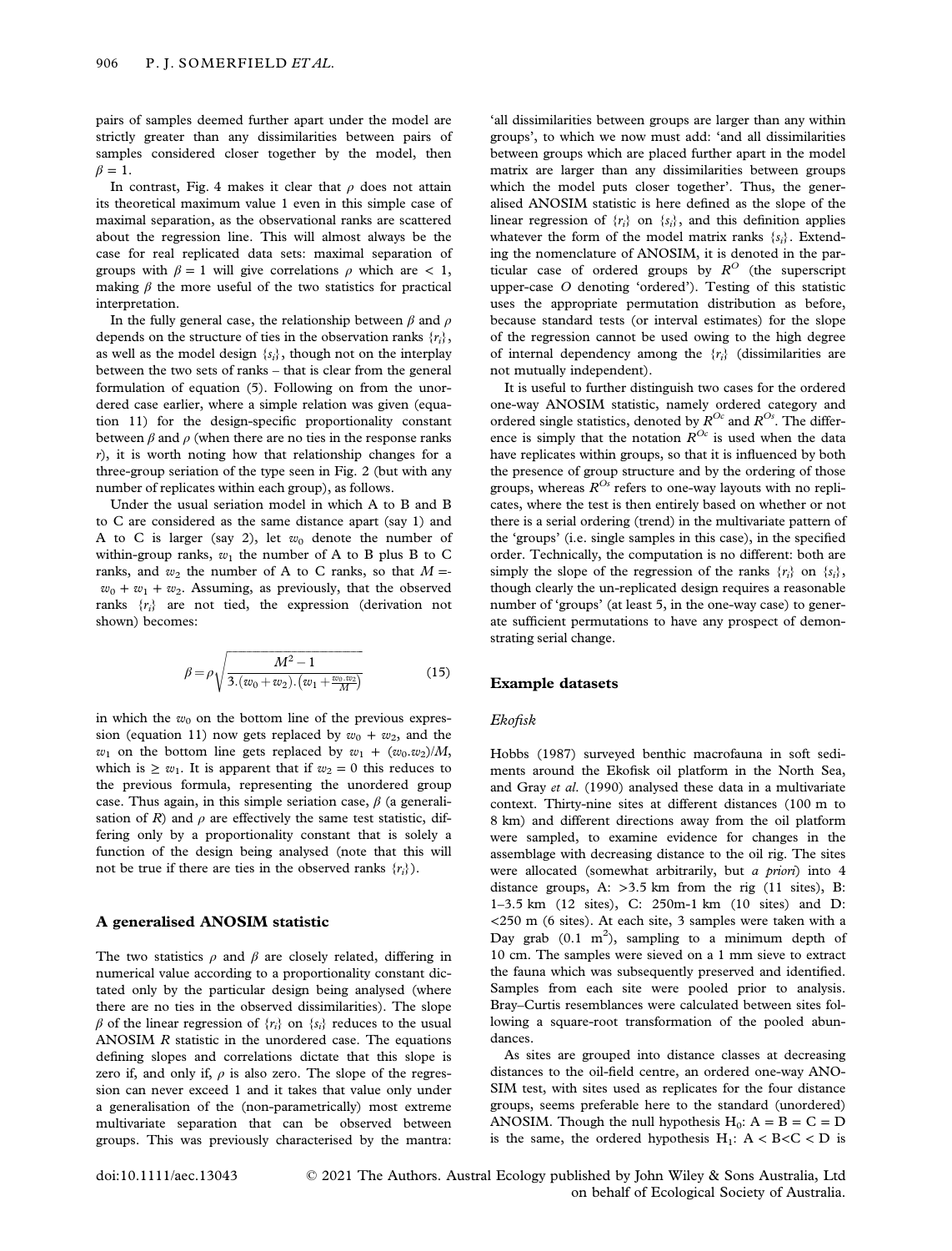an appropriate alternative for directed community change with distance. There is no need for the test to have power to detect an (uninterpretable) alternative in which, for example the communities in D are very different from C and B but then very similar to A, so by restricting the alternative to a smaller set of possibilities, a more powerful test statistic  $R^{O}$  for detecting that alternative, and for appropriately measuring its magnitude, may be employed.

# St Marys phytal meiofauna

Gee and Warwick (1994a,b) studied the relationship between the fractal dimension of the physical structure of species of macroalgae, and the community structure of the fauna inhabiting those algal species. Algae were sampled from a series of sites in the Isles of Scilly, UK. Organisms were subsequently extracted from the algal samples, identified and counted. Full details are to be found in the original papers (Gee & Warwick 1994a,b). Here data on the abundances of 99 taxa (species or putative species) of meiofauna from three species of macroalgae, collected from four sites on the island of St Marys, are analysed. For organisms in the meiofaunal size range, the three species of algae differ in their fractal dimension and complexity, in the order Chondrus crispus < Lomentaria articulata < Cladophora rupestris (Gee & Warwick 1994a,b), so as an alternative to an unordered test for differences among species of algae, a test for the specific ordering of meiofaunal communities inhabiting those algae in relation to their structural complexity could also be informative. Although all samples represent equal volumes of alga, it is likely that samples differ in terms of the amount of surface area and living space sampled, so samples were standardised (converted to percentages) prior to the analysis. Also, abundances of some organisms were orders of magnitude greater than others, so the standardised data matrix was fourth-root transformed prior to calculating resemblances with the Bray–Curtis coefficient.

#### Fal nematodes

Somerfield et al. (1994) sampled meiofaunal communities in five creeks in the Fal estuary system, Cornwall, UK. The area has a history of metal mining going back to the Bronze Age, and the accumulation of waste and spoil runoff has resulted in levels of metals in the sediments in various creeks that differ considerably. The five creeks sampled, therefore, represent different points along a long-term gradient in heavy metal contamination, in the order Restronguet, Mylor, Pill, St Just and Percuil, with the highest metal concentrations in Restronguet and these concentrations then reducing by approximately a half from each creek to the next. The data used here are free-living nematode abundances, fourth-root transformed and then averaged within each creek to give five ordered samples.

#### Data analyses

All the analyses were undertaken with PRIMER v7 (Clarke & Gorley 2015). Testing utilised the ANOSIM and RELATE routines. Resemblances were ordinated using non-metric multidimensional scaling (nMDS).

#### RESULTS

# Ekofisk

Figure 5a shows the nMDS for the 39 sites, with the 4 distance groups (differing symbols) clearly showing a pattern of steady community change with decreasing distance towards the oil rig. Figure 5b plots the  $39 \times 38/2 = 741$  rank dissimilarities  $\{r_i\}$  against the (ordered) model ranks  $\{s_i\}$ , the four sets of tied ranks for the latter representing (left to right): within A, B, C or D; then A to B, B to C or C to D; then A to C or B to D; and finally A to D. The fitted regression of r on s has a strong slope of  $R^O = 0.656$ , the ordered ANOSIM statistic, and this is larger than its value for 9999 random permutations of the group labels to the 39 samples, so  $p < 0.01\%$  at least (and here it would clearly be significant at effectively any proposed significance level chosen a priori). The contrast is with a standard (unordered) ANOSIM test which records the lower (though still highly



Fig. 5. Ekofisk macrobenthos. a) nMDS of the 39 sites (from square-root transformed abundances of 173 species and Bray–Curtis similarities), with the four distance groups from the oil rig indicated by differing symbols. b) Scatter plot of rank dissimilarities (r) among the 39 sites against tied ranks (s) from a serial-ordering model of groups, showing the fitted regression line with slope  $R^O$ , the ordered ANOSIM statistic.

© 2021 The Authors. Austral Ecology published by John Wiley & Sons Australia, Ltd on behalf of Ecological Society of Australia.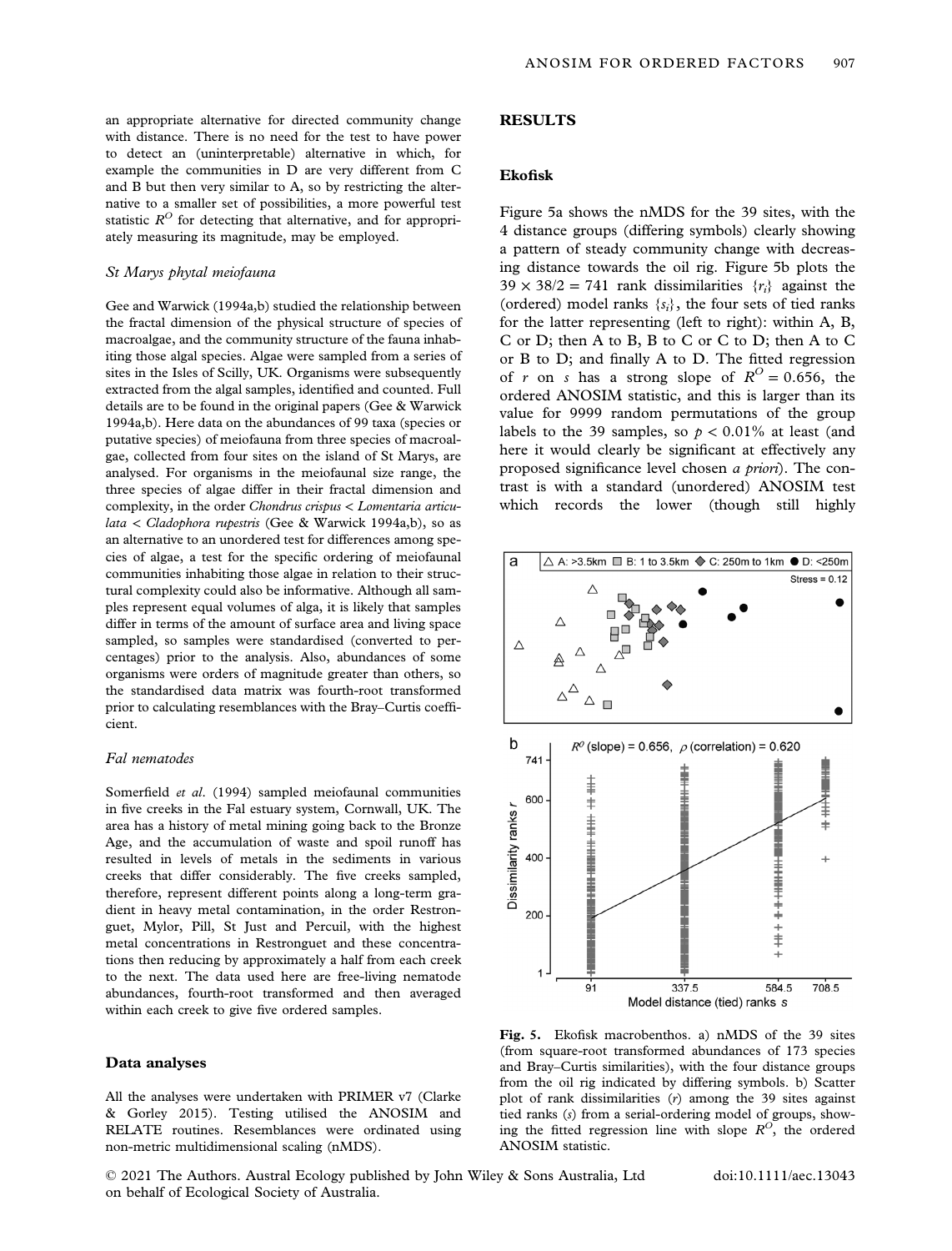significant) value of  $R = 0.54$ . Clearly, if there are only two groups,  $R^O$  and R become the same statistic, so the pairwise tests between all pairs of groups which follows this (global) ordered ANOSIM test are the same as for the usual unordered analysis.

For the four Ekofisk distance groups, the pairwise R values show the pattern expected from a gradient of change: for groups one step apart (A to B, B to C, C to D),  $R = 0.56, 0.16, 0.55$ ; for two steps (A to C, B to D),  $R = 0.76$ , 0.82; and for three steps (A to D),  $R = 0.93$  (all 'significant' by conventional criteria,  $p < 1\%$ ). In this case, Fig. 5b clearly demonstrates how the (global)  $R^{O}$  captures both the standard ANOSIM R's contrast of within and between-group ranks (the left-hand set of points vs. the right-hand three sets) and the regression relation of greater change with greater distance (the righthand three). This will not always be the case, however, since clear group differences which are not ordered in the way postulated by the alternative hypothesis can lead to lower (and possibly non-significant) values of  $R^O$  than obtained by the standard ANOSIM R. An example of this is seen later.

#### St Marys phytal meiofauna

Figure 6 shows a steady pattern of meiofaunal community change among species of macroalgae consistent with the increasing fractal dimension of the algal species. The observed value of the ordered ANOSIM statistic is  $R^{O} = 0.716$ . Only one of the 12!/(4!4!4!  $2$ ) = 17325 potentially distinct permutations yields a value ( $R^{O} = 0.724$ ) greater than the observed value, so  $p = 0.012\%$ . The pairwise tests give values of R (unordered) of  $0.42$  ( $p = 8.6\%$ ) between *Chondrus* 



Fig. 6. St Marys phytal meiofauna. nMDS of the meiofaunal samples from each of three species of macroalgae, representing a gradient of increasing fractal dimension and complexity, from four sites on the island of St Marys in the Isles of Scilly, UK. For organisms in the meiofaunal size range Chondrus crispus is the least complex, and Cladophora rupestris is the most complex.

and Lomentaria, 0.76 ( $p = 2.9\%$ ) between Lomentaria and *Cladophora*, and  $0.91$  ( $p = 0.29\%$ ) between Chondrus and Cladophora, the species which differ most. The test for unordered differences among species of algae gives  $R = 0.67$ , a smaller value of R than  $R^{O}$  for the ordered test. It also has a p value which is somewhat less extreme,  $p = 0.09\%$ , since 5 out of the possible  $12!/(4!4!4!3!) = 5775$  potentially distinct permutations yielded a value that was equal to or greater than the observed value of  $R$ , one of which was, naturally, for the original labelling. It is worth noting here that in addition to selecting a more appropriate and interpretable statistic in this context, an ordered ANOSIM procedure permits a stronger test (Somerfield et al. 2002), as reflected in the increased number of potentially distinct permutations (17325 cf. 5775). That smaller numbers of potentially distinct permutations can generate less powerful tests can be seen in extremis in the final example, a situation in which the standard ANOSIM procedure is powerless, there being no possible permutations other than the observed configuration.

## Fal nematodes

If there is no replication within groups, the standard ANOSIM R is undefined and no test is possible. Because the factor (Creek) is ordered, however, it is possible to test for a linear sequence, consistent with the community structure of the nematodes becoming increasingly dissimilar with increasing differences in the levels of metals in the sediment, by using the  $R^{Os}$ statistic. The ordered ANOSIM test gives  $R^{Os} =$ 0.74, which is the most extreme of all 60 possible permutations, so  $p = 1.7\%$ .

# DISCUSSION

Defining a generalised ANOSIM R statistic for ordered levels of factors allows the unification of different hypothesis tests into a common framework. All variants of the ANOSIM statistic  $(R, R^{Oc}, R^{Os})$  take a value centred at 0 if the appropriate null hypothesis is true, and a value of exactly 1 in the most extreme case of the alternative hypothesis, maximal separation or ordering, as previously described. Values of the statistics are interpretable as scaled measures of effect size, and are therefore comparable across different tests and even different datasets. The significance of observed values of the ANOSIM statistics can be tested using relevant sets of permutations. The tests require no distributional assumptions and are fully non-parametric.

The  $R^O$  statistic is closely linked to the matrix correlation  $\rho$ , differing in numerical value largely by a design-specific proportionality constant (entirely so if

doi:10.1111/aec.13043 © 2021 The Authors. Austral Ecology published by John Wiley & Sons Australia, Ltd on behalf of Ecological Society of Australia.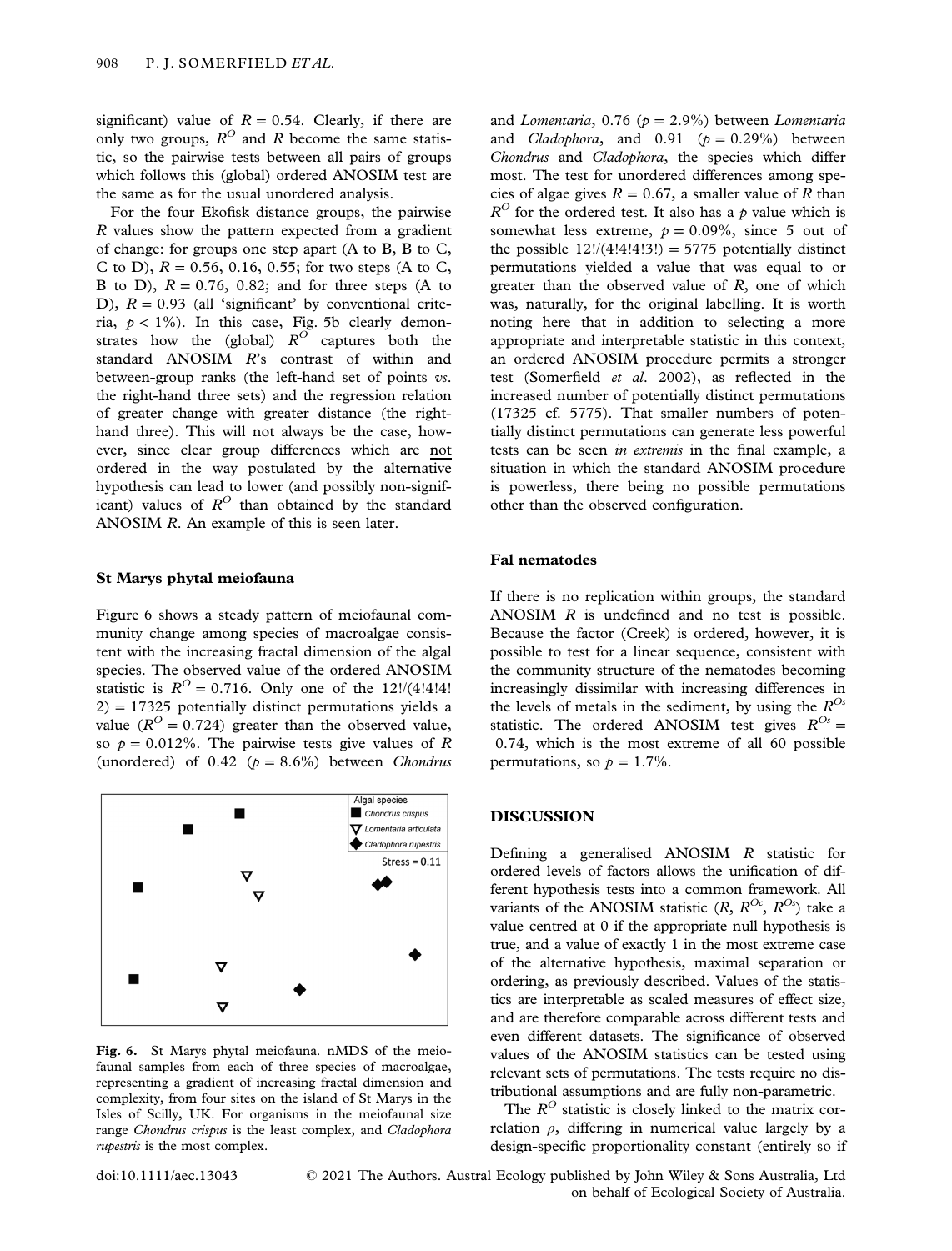

Fig. 7. Scatter plots of dissimilarity ranks  $\{r_i\}$  against unordered and ordered model ranks  $\{s_i\}$  for sample data in groups  $(A < B < C)$  of 2, 3, 2 replicates, as in Fig. 2, where the groups are not actually ordered according to this model but to A = C<B. Tied ranks in  $\{r_i\}$  are dithered. Unordered ANOSIM indicates a clear difference among groups (slope  $R^O = R =$ 0.80,  $p = 3\%$ ), while ordered ANOSIM does not ( $R^{O} = 0.33$ ,  $p = 11\%$ ).

there are no tied dissimilarities). Generally, this will mean that the numerical value of  $\rho$  will be less than that of  $R^O$  but, as with most generalisations, there will be exceptions. For  $\rho$  to equal or exceed  $R^O$ , the observational ranks  $\{r_i\}$  need to be more heavily tied than are the modelled distances  $\{s_i\}$ . This could arise if, for example observed dissimilarities took few values (say 0 or 100) and were being correlated with a model having several levels, a rather unlikely case! One should also note the asymmetry of the  $R^O$  statistic in contrast to the symmetry of  $\rho$ . The generalised ANOSIM concept is restricted to regressing real data in the ranks  $\{r_i\}$  on modelled distances in the ranks  ${s_i}$ , and it does not make sense to carry out the regression the other way around. The RELATE  $\rho$ statistic, on the other hand, is appropriate for a wider sweep of problems where the interest is in comparing the sample patterns of any two resemblance matrices. This contrast is, in part, an issue of what to do about tied ranks and identifies a context-dependent dichotomy noted early in the development of non-parametric methods (Kendall 1970). Namely, are two judges in perfect agreement only if they rank 10 candidates in exactly the same order, or does placing the candidates into the same two groups of 5 'acceptable' and 5 'not acceptable' count as perfect agreement? Here,  $\rho$  (the former, which does not adjust for tied ranks) will be more appropriate for some problems, and generalised  $R$  (the latter, which does, in effect, build in an adjustment for ties in the  $\{s_i\}$  will be more appropriate for other problems.

Somerfield et al. (2002) showed that in situations where the groups of data are genuinely ordered, a test that takes this a priori ordering into account will have greater power to detect differences among groups than testing against an unordered alternative. Here, the concept of ordered factors is extended into the ANOSIM framework. Not only does the use of an ordered statistic allow more information about the sample relationships to be built into its construction, it also increases the number of potential permutations under the null hypothesis. This influences aspects of the power and precision of the test in detecting ordered, as opposed to unordered, change. It is important to note, however, that in situations where differences among groups are not ordered (or ordered differently to the ordering implicit in the model being tested), then testing using the ordered statistic may be less powerful than the unordered alternative. Fig. 7 shows an example.

Finally, the focus of this paper is on developing and demonstrating a non-parametric framework for testing for differences among ordered groups. It concentrates on linear (or serial) ordering of groups in a simple oneway layout, such as might be expected through time, along an environmental gradient or in response to increased doses of an experimental treatment, as these are common situations in many ecological investigations. It should be noted, however, that the ideas and results described here carry over seamlessly to situations where the model reflects other relationships among groups of samples. A simple example could be a test for seasonality where the model matrix would need to reflect the fact that samples are not simply linearly arranged in time, but are cyclical with groups of samples close to the end of one year being close to samples at the beginning of the next, with samples at their greatest distance apart when separated by half a year. If all